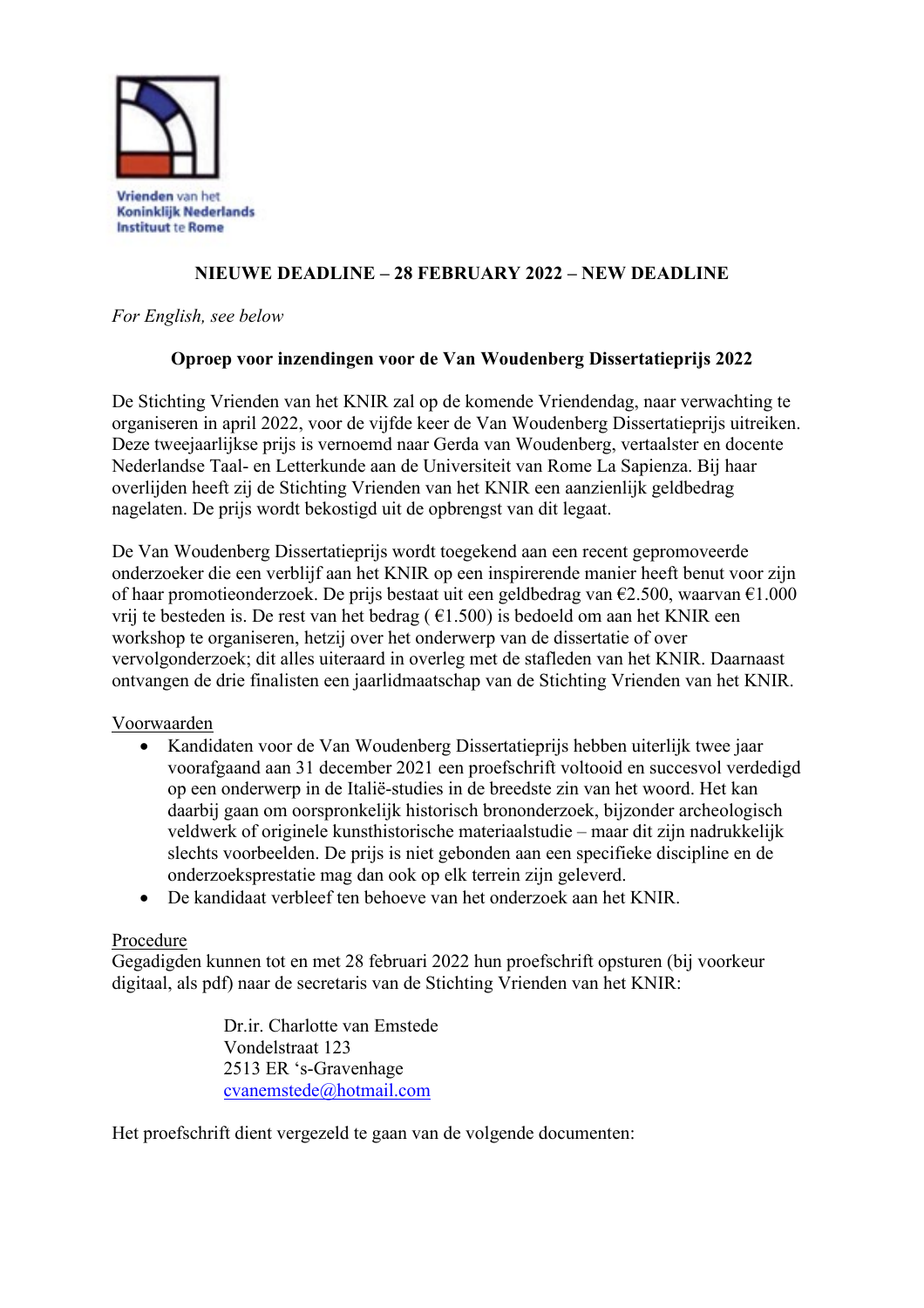- een motivatie voor inzending waarin de kandidaat toelicht op welke manier het onderzoek origineel en van relevantie is voor Italië studies, en hoe de onderzoeksperiode en faciliteiten aan het KNIR daarbij onmisbaar zijn gebleken;
- een voorstel voor de invulling van de workshop van maximaal 1 A4, met daarin het onderwerp van de workshop, een synopsis van 300 woorden, een eerste voorstel voor invulling (sprekers, excursie) en een eerste begroting;
- de contactgegevens van de onderzoeker en promotores.

Inzendingen worden door een onafhankelijke jury beoordeeld op aspecten van originaliteit en bijzonderheid, leesbaarheid, het belang van het proefschrift voor de ontwikkeling van Italië studies in de breedste zin des woords, en de mate waarin de onderzoeksperiode en faciliteiten van het KNIR voorwaardelijk zijn geweest om het onderzoek uit te voeren.

In maart 2022 maakt de jury de namen van de drie finalisten bekend; de uiteindelijke prijsuitreiking is tijdens de eerstvolgende Vriendendag, in april 2022.

Eerdere laureaten waren dr. Han Lamers, voor zijn proefschrift 'Reinventing the Ancient Greeks: The self-representation of Byzantine scholars in Renaissance Italy' (Universiteit Leiden, 2013), dr. Eva Mol voor haar proefschrift 'Egypt in material and mind. The use and perception of Aegyptiaca in Roman domestic contexts of Pompeii' (Universiteit Leiden, 2015) en dr. Anne Huijbers voor haar proefschrift 'Zealots for Souls. Dominican Narratives of Self-Understanding during Observant Reforms, c. 1388–1517' (Radboud Universiteit Nijmegen, 2017). Dina Titan werd in 2020 beloond met de Van Woudenberg Dissertatieprijs voor haar onderzoek 'The origins of instrumental diminution in Renaissance Venice: *Ganassi's Fontegara*' (Universiteit Utrecht, 2019).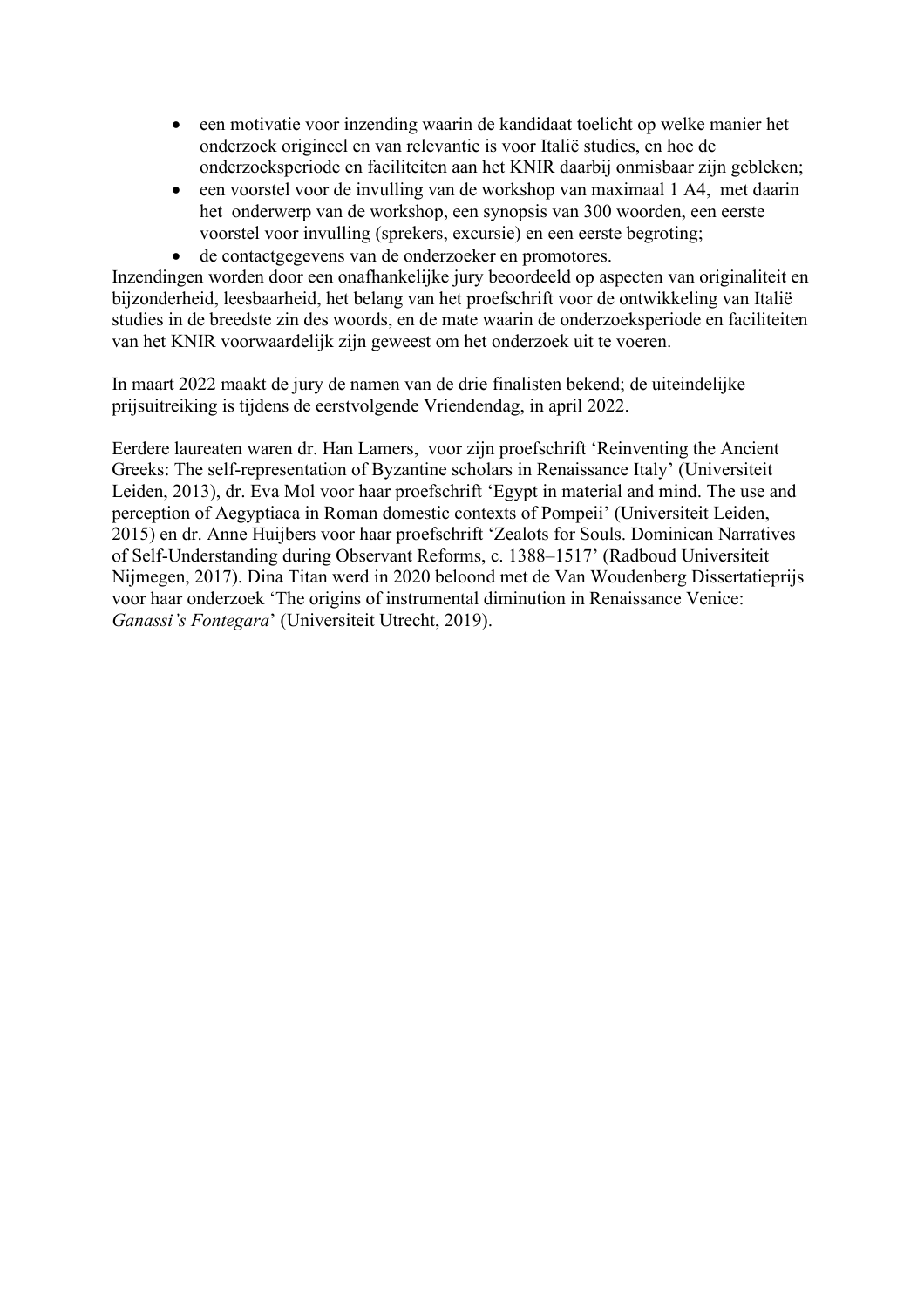

## **Call for entries for the Van Woudenberg Dissertation Prize 2022**

The Friends of the KNIR Foundation will award the Van Woudenberg Dissertation Prize for the fifth time on the upcoming Friends Day, which is expected to be organized in April 2022. This biennial prize is named after Gerda van Woudenberg, translator and teacher of Dutch Language and Literature at the University of Rome La Sapienza. On her death, she left a considerable amount of money to the Friends of the KNIR. The prize is paid from the proceeds of this bequest.

The Van Woudenberg Dissertation Prize is awarded to a researcher who recently obtained his or her doctorate and who has used a stay at the KNIR in an inspiring way for his or her PhD research. The prize consists of a cash prize of  $\epsilon$ 2,500, of which  $\epsilon$ 1,000 is free to spend. The remainder of the amount ( $\epsilon$ 1,500) is intended for the organization of a workshop at the KNIR, either on the topic of the dissertation or on follow-up research; all this, of course, in consultation with the KNIR staff members. In addition, the three finalists receive an annual membership of the Friends of the KNIR Foundation.

**Requirements** 

- Candidates for the Van Woudenberg Dissertation Prize have completed and successfully defended a dissertation on a subject within Italian studies in the broadest sense of the word and no later than two years before 31 December 2021. This may involve original historical research, special archaeological fieldwork or original arthistorical material study – but these are only examples. The prize is not tied to a specific discipline and the research achievement may have been delivered in any field.
- The candidate stayed at the KNIR for their study.

### Procedure

Candidates can send their dissertation to the secretary of the Friends of the KNIR Foundation up to and including 28 February 2022 (preferably digitally, as a PDF):

> Dr.ir. Charlotte van Emstede Vondelstraat 123 2513 ER 's-Gravenhage [cvanemstede@hotmail.com](mailto:cvanemstede@hotmail.com)

The dissertation must be accompanied by the following documents:

- a motivation for submission in which the candidate explains how the research is original and relevant to the field of Italian studies, and how the research period and facilities at the KNIR have proved indispensable;
- a proposal for the implementation of the workshop of a maximum of 1 A4, containing the subject of the workshop, a synopsis of 300 words, an initial proposal for implementation (speakers, excursion) and an initial budget;
- the contact details of the researcher and supervisors.